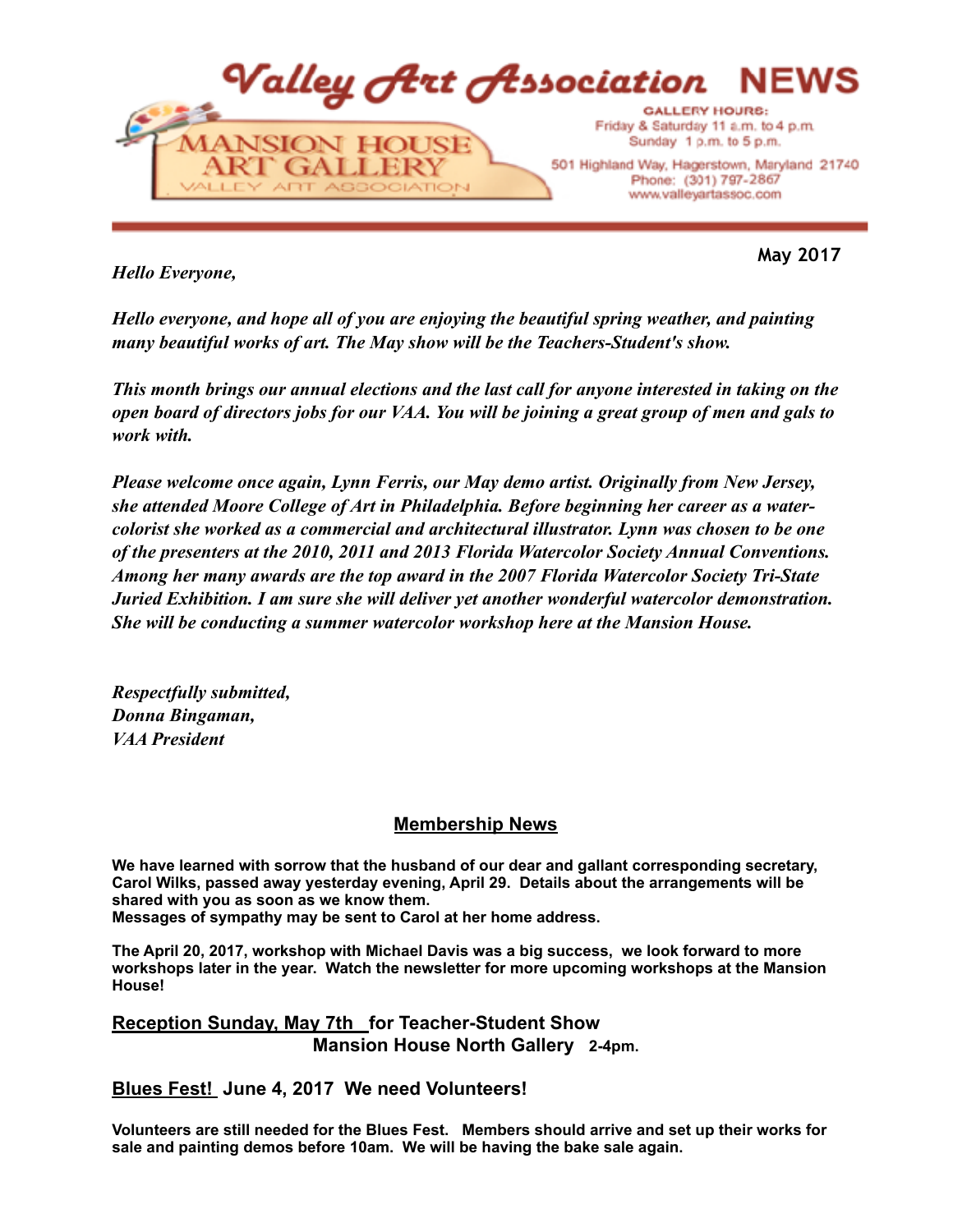# **VAA Picnic June 28th at 6pm.**

**Please bring your favorite side dish or dessert to share! Chicken and drinks will be provided from the club. Members are free and minimal \$5.00 fee for guests.** 

# **Wall Change June 27th Please note the times and the order for the wall change.**

**Time for wall change 10am. People are to arrive at 10 and remove their paintings from their wall. Then move to each station (table):** 

- **1) pay for wall & dues**
- **2) do a square transaction test,**
- **3) sign up for sitting dates**
- **4) sign their contract**
- **5) then pick their number for their wall space....and move their works to new location.**

## **Information about the VAA Membership List**

**A current Membership List is kept on the desk at the Mansion House. It is kept up-to-date by the treasurer and includes information as to whether VAA dues have been received for 2017. If you wish to check the status of your dues or if you have any changes to your contact information, please call the Mansion House during its open hours and the sitter will write the changes on the list.**

**We've been attracting many new members and hope to continue. We encourage all members to invite friends to our monthly meetings even if they don't paint or draw. Art is for EVERYONE!!!! YOU DON'T HAVE TO BE AN "ARTIST" TO JOIN THE VALLEY ART ASSOCIATION! Please check out our activities schedule below!** 

| <b>Workshops/Classes</b>         | <b>Membership/Phone Tree</b>        | <b>Nominating Program</b> |  |
|----------------------------------|-------------------------------------|---------------------------|--|
| <b>Exhibitions</b>               | <b>Hospital Shows and Publicity</b> |                           |  |
| Trips and Travel in Art          | <b>Events Planning</b>              |                           |  |
| <b>Mansion House Maintenance</b> | Library                             |                           |  |

**If you have special interests that you wish to pursue, e.g., workshops, trips and travel, publicity for art, there are sign-up lists for various activities on the desk at the Mansion House Art Gallery. Please feel free to stop in at the Mansion House during its open hours to check the lists, add your name, or you may call to ask the sitter for assistance.** 

### **North Gallery Show Schedule\* \*We still need solo artists for North Gallery shows. Solo Artists are responsible for hanging their own shows**

| Month           | Opening   | Closing    | <b>Title/Exhibitor</b>                      |
|-----------------|-----------|------------|---------------------------------------------|
| <b>May 2017</b> | 5/5/2017  | 5/28/2017  | VAA Teacher Student Show Reception 5/7/2017 |
| June, July 2017 | 6/2/2017  | 7/30/2017  | All Member Show - Just Chillin'             |
| September 2017  | 9/1/2017  | 9/28/2017  | <b>Ruth Peyton Solo Show</b>                |
| October 2017    | 10/1/2017 | 10/29/2017 | All Member Show - "Dogs"                    |
| November 2017   | 11/32017  | 11/26/2017 | <b>Ron Lytle Solo Show</b>                  |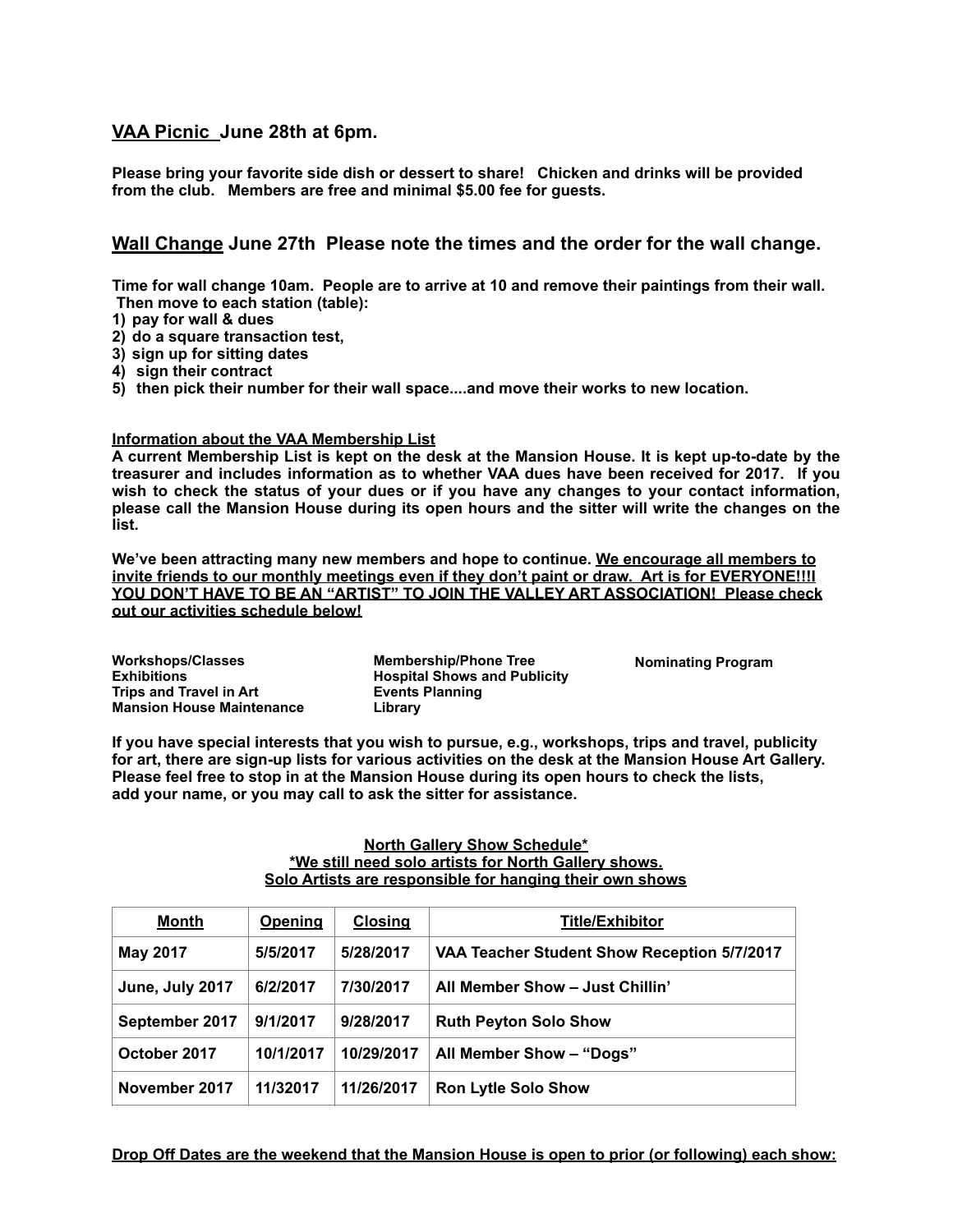## **Valley Art Association 2017 Meeting Schedule**

**May 24—Lynn Ferris June 28-- Membership meeting and picnic 6pm September 27-- Demonstration Philip Grove**

# **Artist Bios**

**We are asking all of our members to update (or create) their resumes for our Artist Book. Carol Gwin will be the contact person for this. Please send your updated or new resume to Carol at howiegwin@verizon.net or mail it to her at the following address:** 

**Carol Gwin 1271 Fairchild Ave. Hagerstown, MD 21742** 

## **Lynn Ferris Watercolor Classes**

**Lynn Ferris, AWS, NWS will be teaching watercolor classes at The Mansion House this summer on Thursday mornings for 6 weeks beginning June 22nd and running through July 27th. Classes are from 9AM - noon. The price is \$20 per class. Lynn is a signature member of the American Watercolor Society and National Watercolor Society. To reserve your space, email Lynn at:**  [ferrislynn@yahoo.com](mailto:ferrislynn@yahoo.com)

## **Wednesday Art Group**

**Every Wednesday from 10am to 2pm. Bring your lunch and paints, any medium. For more information call Audrey Mentzer at 301-739-8112 or Ruth Peyton at 301-223-8688.** 

## **Wednesday Night Oil and Acrylic Art Class Mansion House with Marjorie Tressler**

**First and third Wednesday nights each month from 6:30 pm - 9:00 pm. Tuition is \$65 for 6 classes. Classes are for all painting levels. Students provide their own painting materials, table or floor easel. For more information please contact Marjorie at 717-762-6791 or [marjorietressler@comcast.net.](mailto:marjorietressler@comcast.net)** 

## **Artists' Call at Maloos Restaurant at Park Circle**

**Display your art for sale. Contact Marilyn Eavey at 301-393-8512 or [Raweavey@aol.com](mailto:Raweavey@aol.com) for more information and to sign up for next quarter.** 

### **Blue Star Museum**

**Wind Down Fridays** 

**Lucy registered us as a Blue Star museum (for veterans.) She would like docents to ask visitors to sign in and Lucy can report them for a count that Maryland tracks.** 

**VAA's membership with the Washington County Association of Museums and Historic Sites was approved by the Board to continue.** 

### **MEMBERS OUTSIDE ACTIVITIES**

**The following section of this newsletter includes activities that our busy members are involved in. Please pay special attention to this section and hopefully you will be able to attend some of these events.** 

### **Destination Arts, Waynesboro**

**An opportunity for VAA members to visit and consider showing their work at Destination Arts in Waynesboro. Four permanent galleries and more in the works!!! "Gallery 50", the Arts Alliance's flagship gallery, features: Wind Down Fridays with music and Uncorked Inspiration Paint nights. Artists demo every Thursday with Marjorie Tressler and music every weekend at Gallery 50. Also, there are writers' and song writers' forums each month. With over 80 artists and artisans represented in Gallery 50, it is joined by 42 West Arts, a co-op gallery with 17 artists; and The Ceramic Center, a co-op of potters. Hours of operation are: Thursday 1-4pm, Friday 5-8pm, Saturday 12-6pm, and Sunday 1-4pm. For more information, contact Gallery 50 Curator, Marjorie Tressler at [marjorietressler@comcast.net](mailto:marjorietressler@comcast.net).**